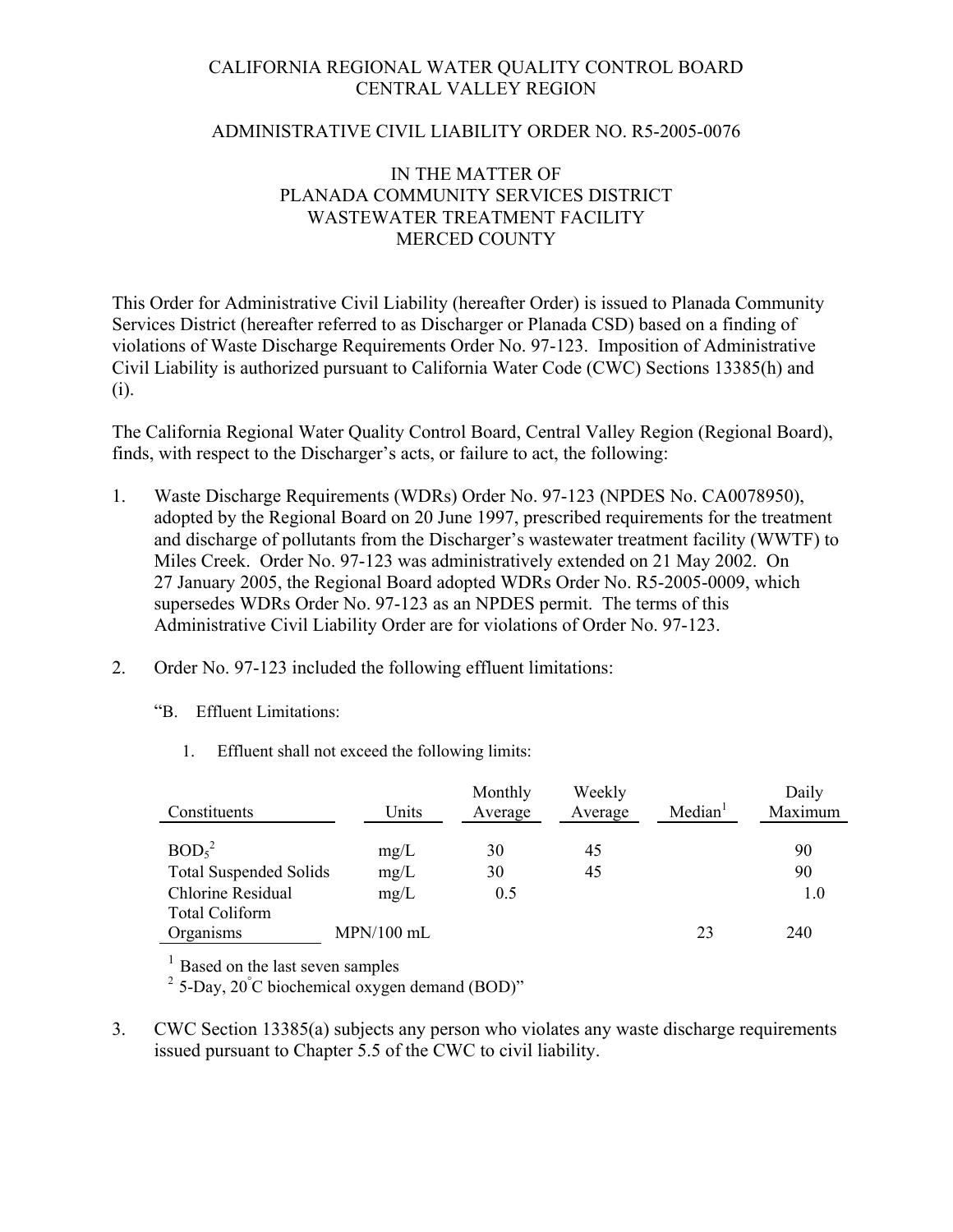- 4. CWC Section 13385(h)(1) requires the Regional Board to assess a mandatory minimum penalty of three thousand dollars (\$3,000) for each serious violation. Section 13385(h)(2) defines a serious violation as "any waste discharge that violates the effluent limitations contained in applicable waste discharge requirements for a Group II pollutant, as specified in Appendix A to Section 123.45 of Title 40 of the Code of Federal Regulations, by 20 percent or more or for a Group I pollutant, as specified in Appendix A to Section 123.45 of Title 40 of the Code of Federal Regulations, by 40 percent or more."
- 5. CWC Section 13385(i)(1) requires the Regional Board to assess a mandatory minimum penalty of three thousand dollars (\$3,000) for each violation, not counting the first three violations, if a discharger violates a waste discharge requirement effluent limitation four or more times in any period of six consecutive months. Section 13385(i)(2) defines a period of six consecutive months as "the period commencing on the date that one of the violations described in this subdivision occurs and ending 180 days after that date." Violations of this frequency are termed chronic violations.
- 6. According to monitoring reports submitted by the Discharger, it committed 25 serious violations between 1 January 2000 and 30 April 2004. Twenty of these serious violations involve discharge of BOD<sub>5</sub> and total suspended solids, Group I wastes, in concentrations exceeding the effluent monthly average limitation by 40 percent or more. The remaining five involve discharge of residual chlorine, a Group II waste, in concentrations exceeding the effluent weekly average limitation by 20 percent or more. A summary of these serious violations is shown in Attachment A, a part of this Order. Pursuant to CWC Section 13385(h)(1), the mandatory minimum penalty for these serious violations is seventy-five thousand dollars (\$75,000).
- 7. According to monitoring reports submitted by the Discharger covering the period of 1 January 2000 through 30 April 2004, it violated the above mentioned effluent limitations of Order No. 97-123 as follows:
	- a. Exceeded the total coliform maximum effluent limitation 27 times and the total coliform seven-sample median effluent limitation 22 times;
	- b. Exceeded the chlorine residual weekly average effluent limitation 16 times, of which five were serious violations;
	- c. Exceeded the  $BOD_5$  and total suspended solids effluent limitations 30 times, of which 20 were serious violations;

The total number of violations is 94, including the 25 serious violations. The total number of chronic violations subject to a mandatory penalty pursuant to CWC Section 13385(i) is 60. A summary of violations is shown in Attachment A.The mandatory penalty for these chronic violations is one hundred eighty thousand dollars (\$180,000).

8. CWC Section 13385(k) allows the Regional Board an alternative to assessing all or a portion of the mandatory penalties pursuant to Sections 13385(h)(1) and (i)(1) against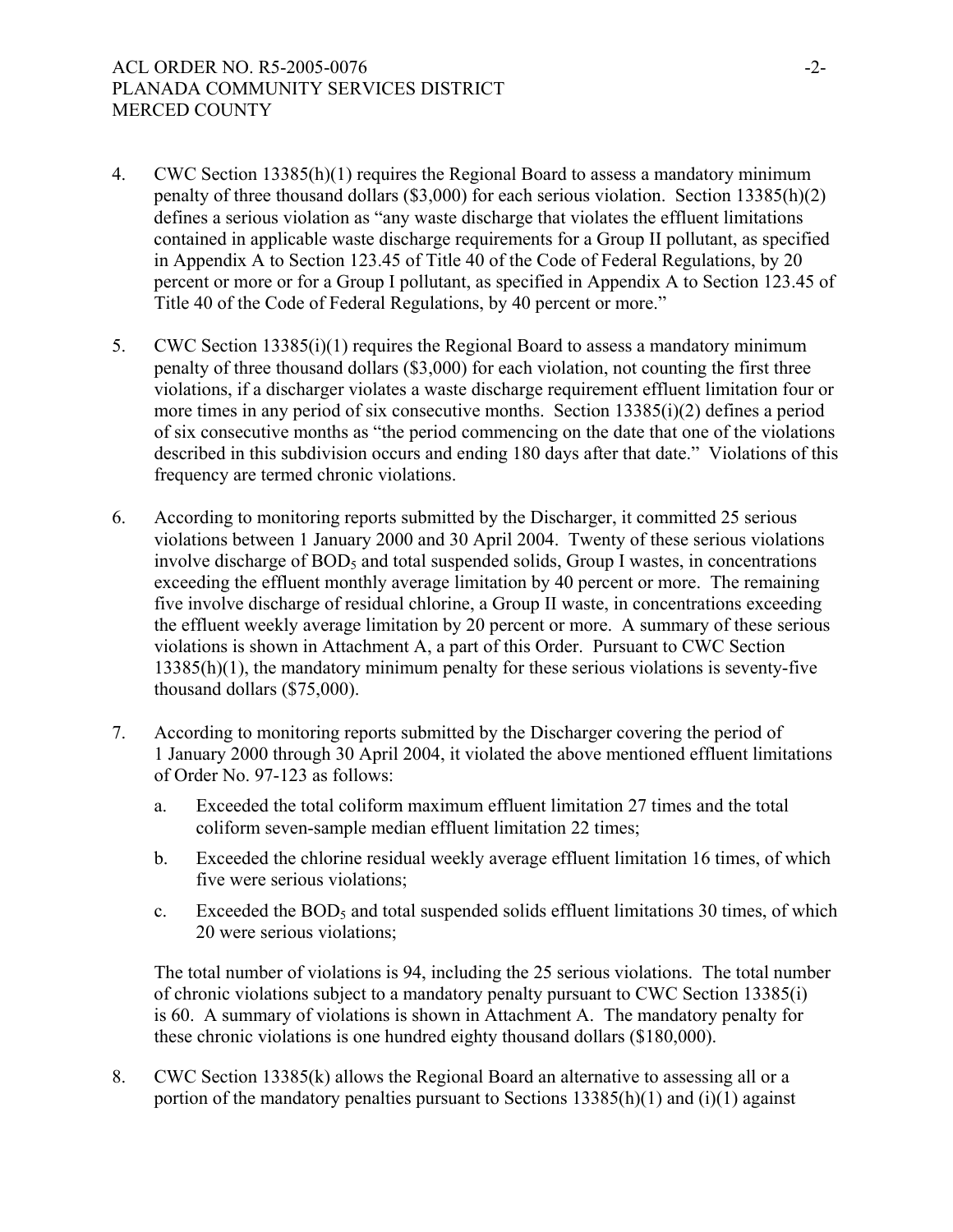publicly owned treatment works (POTW) that serve small communities, as defined by CWC Section 79084(b). All or part of the mandatory penalties may be suspended by requiring such a POTW to spend an equivalent amount towards completion of a compliance project (CP) proposed by the POTW if the Regional Board finds all of the following:

- a. The CP is designed to correct the violations within five years;
- b. The CP is in accordance with the State Water Resources Control Board (State Board) *Water Quality Enforcement Policy* (Enforcement Policy); and
- c. The POTW has demonstrated that it has sufficient funding to complete the CP.
- 9. Enforcement Policy, Section V, subsection D, states that a small community with a financial hardship is a municipality with a 2000 population of less than 10,000 and 1999 median household income of less than 80 percent of the State's 1999 median household income. The State Water Resources Control Board (State Board) maintains a list of designated small communities with a financial hardship. Small communities not on the list may apply to the State Board to be included on the list.
- 10. By letter dated 12 August 2003, the Discharger submitted the required information to the State Board to list Planada as a small community with a financial hardship. On 20 August 2003, the State Board designated Planada CSD as a small community with a financial hardship. The Discharger may be allowed to complete a CP in lieu of being assessed all or part of the mandatory penalties pursuant to CWC Section 13385(k).
- 11. Enforcement Policy, Section X, subsection C, provides the general conditions applicable to all CPs. CPs must have clearly defined goals, costs, milestones and completion dates. If the CP is not completed on time and to the satisfaction of the Regional Board or the Executive Officer, the suspended amount becomes due and payable to the State Water Pollution Cleanup and Abatement Account. Payment of the suspended amount does not relieve the Discharger of the independent obligation to take necessary actions to achieve compliance.
- 12. The total amount of the mandatory minimum penalties from Findings 6 and 7 is \$255,000.
- 13. The Executive Officer on 2 August 2004 issued Administrative Civil Liability Complaint No. R5-2004-0533 proposing to assess \$255,000 (two hundred fifty-five thousand dollars) against the Discharger. The Complaint and a Notice of Public Hearing notified the Discharger and interested agencies and persons that a public hearing would be held on 14 or 15 October 2004 unless the Discharger agreed to waive the hearing and pay in full the \$255,000 liability or enter into a stipulated administrative civil liability order to spend at least \$255,000 to complete a CP to achieve compliance with Order No. 97-123, or any order that supersedes it.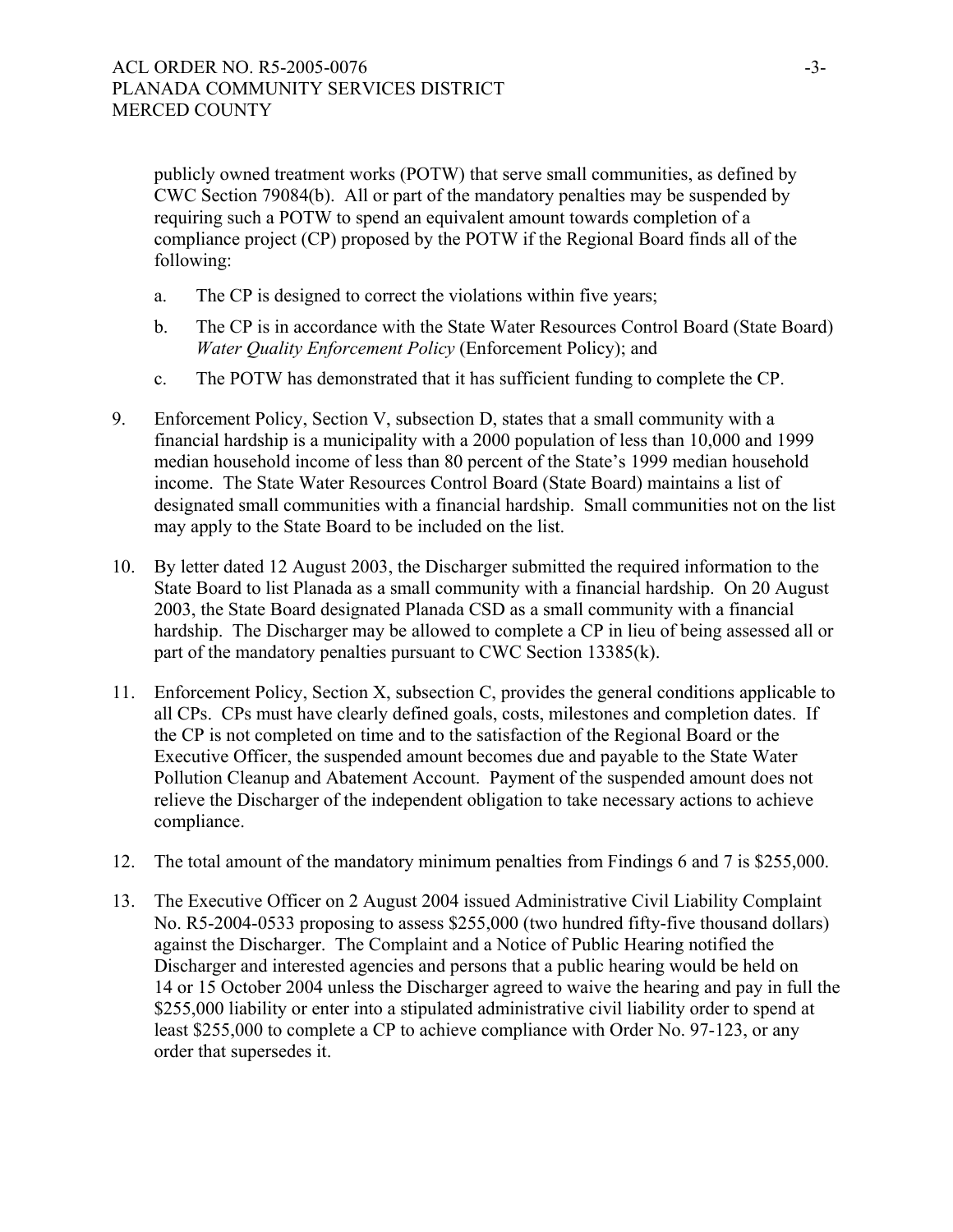- 14. On 31 August 2004 the Discharger's counsel, "waived any and all time and statutory requirements" … "to work toward a stipulated administrative civil liability order…[for]…a compliance project."
- 15. The Discharger submitted a proposed CP on 3 November 2004 and submitted amendments thereto dated 14 December 2004. The CP comprises two components: a) expenditures that the Discharger has made to date (Attachment B) towards correcting WWTF deficiencies to achieve compliance; and b) a proposed cessation of discharge to Miles Creek that includes expansion of the WWTF from 0.53 to 1.0 mgd and effluent disposal by crop irrigation.
- 16. As shown in Attachment B, the Discharger reports it spent \$112,040 towards correcting WWTF deficiencies that led to MMP violations. The expenditures included a laptop computer for remote access to the WWTF information system, a new computer to provide in-plant monitoring, sand filters to remove suspended solids, automated chlorination equipment to maximize disinfection, effluent chlorine residual monitoring to control effluent dechlorination, automatic dialers to notify operators of equipment failures, engineering for improvements, operator training for use of new equipment, improved instrumentation to monitor effluent, improved dechlorination chemical equipment, and professional services to install the new equipment and instrumentation.
- 17. One of the expenditures includes \$37,000 for a *Wastewater Treatment Plant Evaluation Study* that provides analysis and justification for WWTF improvements and expansion from 0.53 mgd to 1.0 mgd. While the report discusses modifications that could improve WWTF compliance, its primary purpose is to evaluate WWTF expansion from 0.53 mgd to 1.0 mgd. As the proposed expansion is due to forecasted growth and unrelated to correcting MMP violations, it would be inappropriate to credit the Discharger for the full \$37,000 cost of the report. Given this, a credit of \$19,610 tied to the current WWTF design capacity of 0.53 mgd is appropriate. Counting this offset, the Discharger has spent approximately \$95,550 to date on interim projects to achieve compliance.
- 18. The Discharger's proposed compliance project, including cessation of discharge to Miles Creek and expansion from 0.53 mgd to 1.0 mgd will reportedly cost \$2,334,000. Prorating this cost based on the existing flow of 0.53 mgd indicates \$1,237,020  $($2,334,000 \times 0.53 = $1,237,020)$  is the portion of the project that may be considered a CP. If successful, costs associated with cessation of surface water discharge will exceed that necessary to offset the entire MMP amount of \$255,000.
- 19. The Discharger, in its 1 November 2004 Compliance Project Report, proposes the following schedule:

| <b>Item</b> | <b>Description</b>                                   | <b>Completion Date</b> |
|-------------|------------------------------------------------------|------------------------|
|             | Acquisition of purchase option for reclamation areas | April 2005             |

2 Evaluation study of reclamation areas October 2005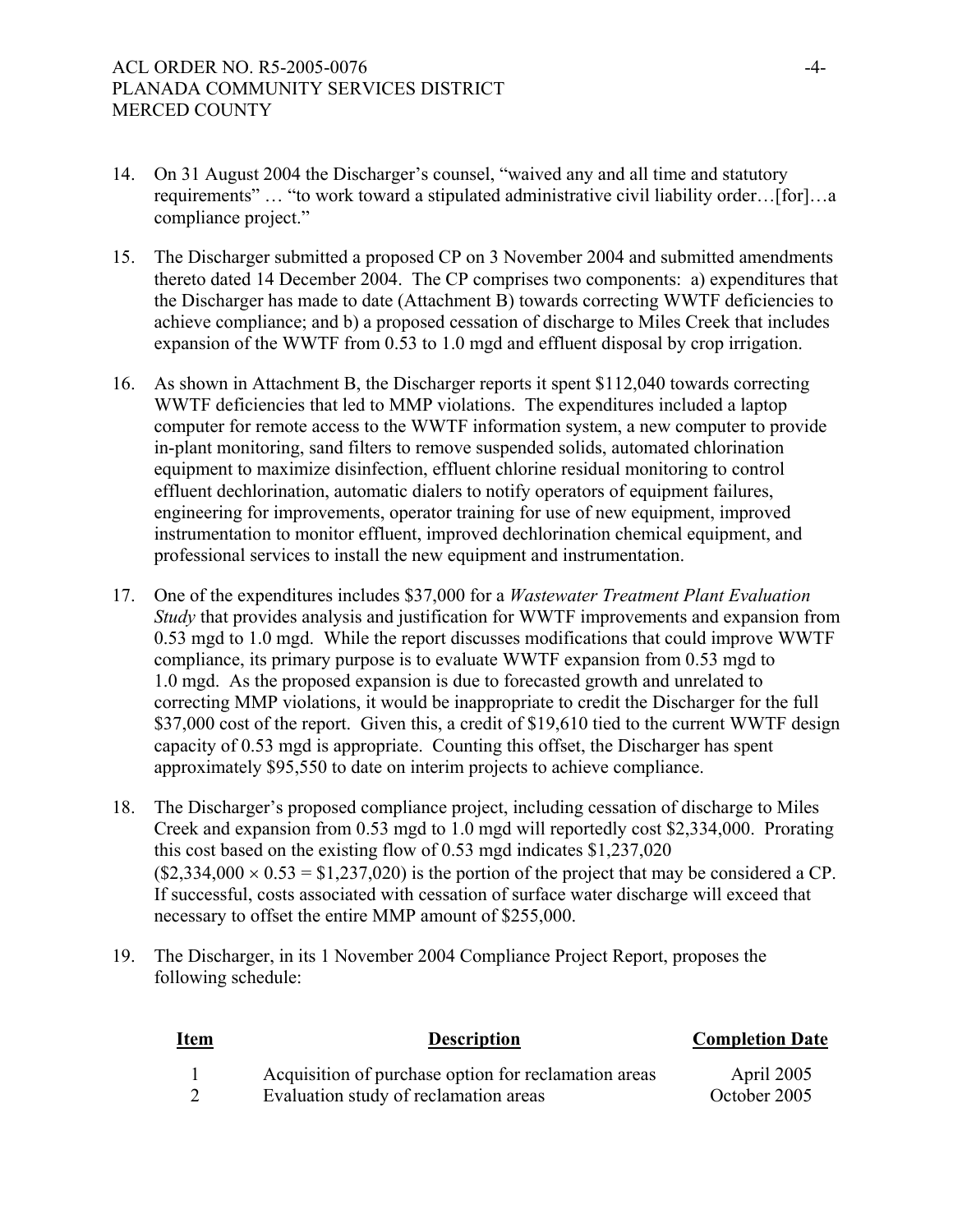| <b>Description</b>                             | <b>Completion Date</b> |
|------------------------------------------------|------------------------|
| Complete land purchase                         | April 2006             |
| CEQA/NEPA compliance                           | October 2007           |
| Design of WWTP Improvements                    | October 2008           |
| Construction of WWTP improvements and start-up | October 2009           |
|                                                |                        |

- 20. Regarding funding for the proposed cessation of discharge to Miles Creek, the 14 December 2004 letter from the Discharger's engineer, Boyle Engineering, states that the "…District, however, does not have the funds to complete the compliance project at this time."
- 21. The Regional Board considered the Discharger's stated lack of available funding, the time required to obtain funding, and this Order's proposed 28 April 2005 adoption date in the completion dates for this Order.
- 22. Issuance of this enforcement action is exempt from the provisions of the California Environmental Quality Act (Public Resource Code Section 21000, et seq.), in accordance with Section 15321(a)(2), Title 14, California Code of Regulations.
- 23. Any person affected by this action of the Regional Board may petition the State Water Resources Control Board (State Board) to review this action. The petition must be received by the State Board within 30 days of the date on which this Order was adopted by the Regional Board. Copies of the law and regulations applicable to filing petitions are available at www.waterboards.ca.gov/water\_laws/index.html and will be provided on request.

IT IS HEREBY ORDERED pursuant to California Water Code sections 13385(a), (h)(1), (i)(1), and (k) that:

- 1. Planada Community Services District, its agents, successors, and assigns, shall be assessed a mandatory minimum penalty of **two hundred fifty-five thousand dollars (\$255,000).**
- 2. **Ninety-five thousand five hundred fifty dollars (\$95,550) of the \$255,000** shall be credited as having been spent by the Planada Community Services District towards completing compliance projects designed to correct the WWTF violations, and therefore is permanently suspended.
- 3. The remaining **one hundred fifty-nine thousand four hundred fifty dollars (\$159,450)** shall be permanently suspended if the Executive Officer determines that the Planada CSD has complied with the following schedule and spent at least that amount in good faith toward completion of the project: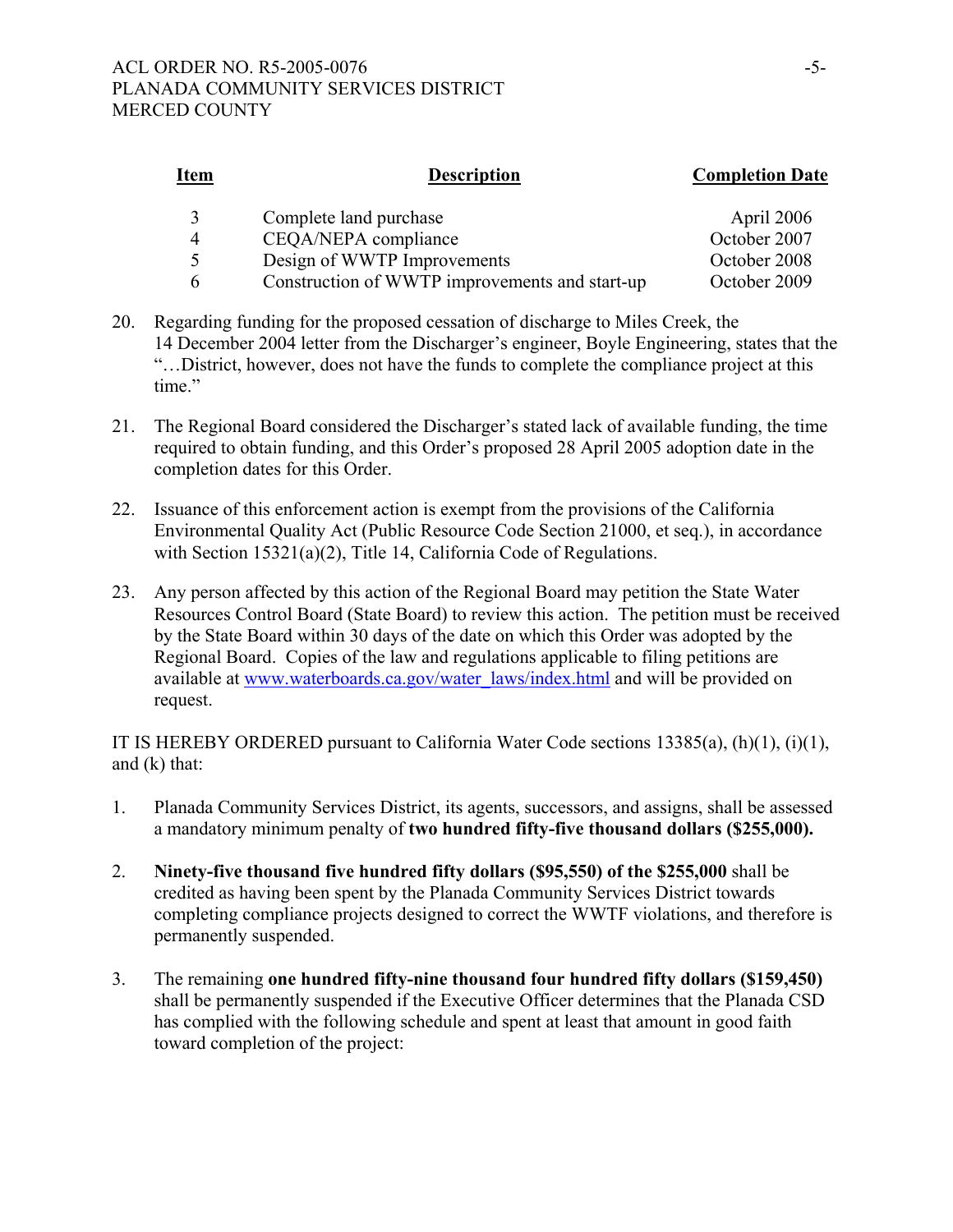# ACL ORDER NO. R5-2005-0076 -6-PLANADA COMMUNITY SERVICES DISTRICT MERCED COUNTY

| <u>Item</u> | <b>Description</b>                                 | <b>Completion Date</b> |
|-------------|----------------------------------------------------|------------------------|
|             | Enter into a purchase option for reclamation areas | 1 October 2005         |
|             | Complete Evaluation study of reclamation areas     | <b>1 April 2006</b>    |
|             | Complete land purchase                             | 1 December 2006        |
|             | Comply with CEQA/NEPA                              | 1 April 2007           |
|             | Design WWTP Improvements                           | 1 October 2008         |
|             | Construct WWTP improvements and start-up           | 1 December 2009        |
|             |                                                    |                        |

If Planada Community Services District fails to complete the project described herein according to the time schedule herein, and has not spent the full amount of suspended penalty at time of failure, Planada Community Services District shall pay the balance of the remaining **one hundred fifty-nine thousand four hundred fifty dollars (\$159,450)** to the Cleanup and Abatement Account within 30 days of written notification from the Executive Officer of his determination. One or more completion dates may be extended, if, in the judgment of the Executive Officer, sufficient good faith progress toward completion has been made. However, Planada Community Services District's failure or inability to acquire sufficient funds shall not be a defense against a demand for payment. In no event shall the time for completion of all tasks be extended beyond 26 January 2010.

4. Payment shall be in the form of a check payable to the State Water Resources Control Board and submitted to the Regional Board's main office at 11020 Sun Center Drive, Suite 200, Rancho Cordova, CA 95670, (to the attention of Janice Tanaka). The check shall contain a reference to this Order.

I, THOMAS R. PINKOS, Executive Officer, do hereby certify the foregoing is a full, true, and correct copy of an Order adopted by the Regional Water Quality Control Board, Central Valley Region 23 June 2005.

> $\mathcal{L}_\text{max}$ THOMAS R. PINKOS, Executive Officer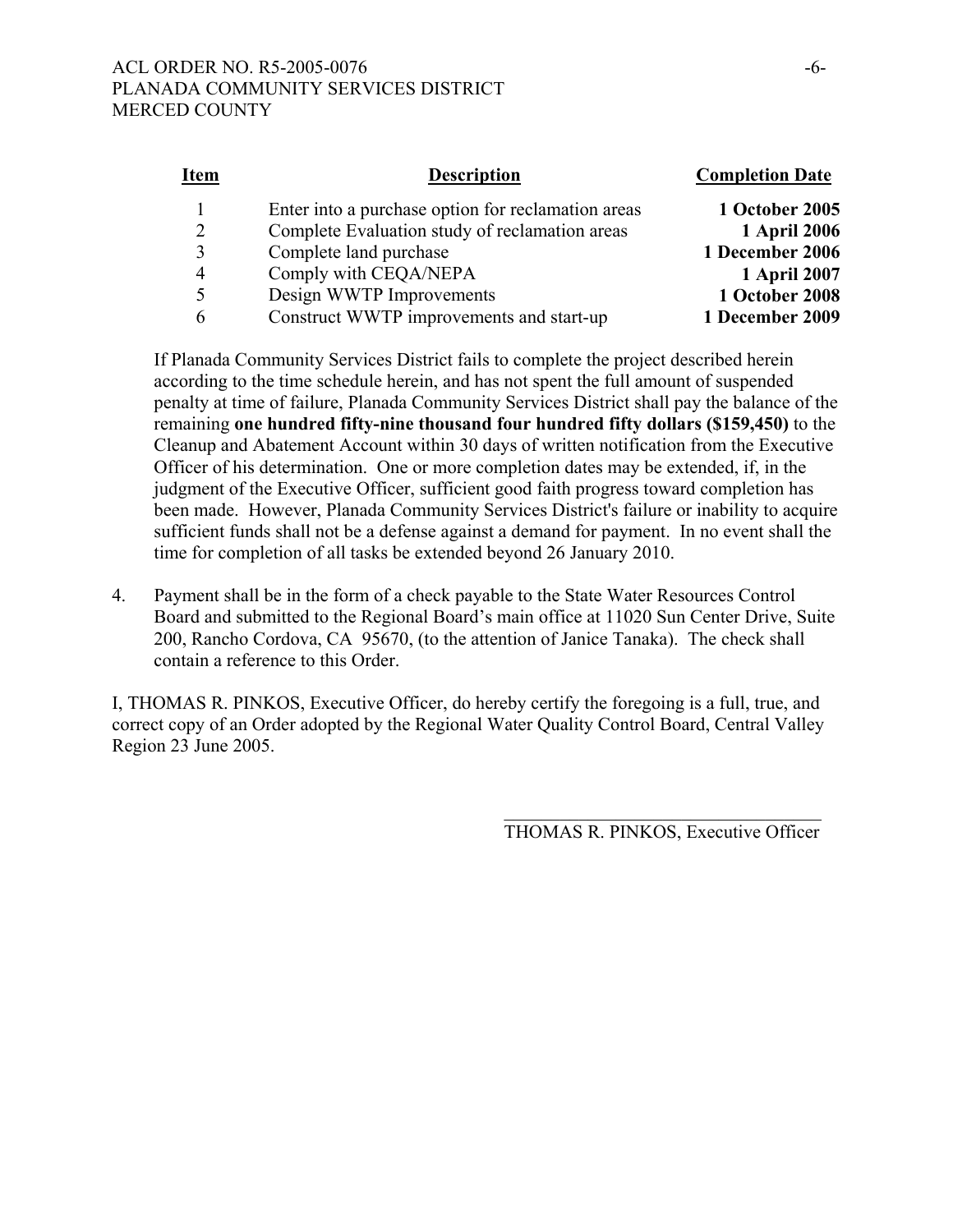# ACL ORDER NO. R5-2005-0076 ATTACHMENT B PLANADA COMMUNITY SERVICES DISTRICT MERCED COUNTY

|                | Detailed List of Expenditures to date and Relation to Correction of Violations |                                                                                                                                                                                                                                                   |                             |                                            |                        |  |  |  |  |  |  |
|----------------|--------------------------------------------------------------------------------|---------------------------------------------------------------------------------------------------------------------------------------------------------------------------------------------------------------------------------------------------|-----------------------------|--------------------------------------------|------------------------|--|--|--|--|--|--|
| Item           | <b>Expenditure</b><br>Date                                                     | <b>Improvement Description</b>                                                                                                                                                                                                                    |                             | <b>Violation</b><br>$\rm Correction^{(1)}$ | Amount                 |  |  |  |  |  |  |
|                | $12-Nov-03$                                                                    | Laptop Computer - Includes the purchase of a new laptop computer to allow the operators to remotely monitor the facility from their residences<br>during the weekends.                                                                            |                             | 1,2,3                                      | \$2,304                |  |  |  |  |  |  |
| 2              | 18-Mar-04                                                                      | Analyzer Monitoring Equipment - Includes the purchase of a new amperometric titrator, a new chlorine residual analyzer, an ORP analyzer and a<br>sulfite/chlorine residual analyzer for process control of the chlorination/dechlorination system |                             | 1,2                                        | \$24,734               |  |  |  |  |  |  |
| 3              | 18-Mar-04                                                                      | Sewer Study Expansion & Improvement Project - Includes the costs to conduct an evaluation of the WWTP processes and prepare a technical<br>report identifying feasible ways to improve the performance of the WWTP.                               |                             | 1,2,3                                      | \$37,000               |  |  |  |  |  |  |
| $\overline{4}$ | 14-Apr-04                                                                      | Champ Injector/Mixer - Includes the purchase of a gas chlorine injection and dosing unit to replace the old dosing system at the operations<br>building. The new units provides more accurate control and mixing of the chlorine dose.            |                             |                                            |                        |  |  |  |  |  |  |
| 5              | $9-Jun-04$                                                                     | Vacuum Regulator and Injector Switch - Includes the purchase and installation of a vacuum regulator on the sodium bisulfite line that goes from<br>the injection pump to the injection point.                                                     |                             |                                            |                        |  |  |  |  |  |  |
| 6              | $9-Jun-04$                                                                     | Champ Analyzer Electrical Installation - Includes the services of a professional electrician to install the electrical panel of the Champ chlorine<br>injector/mixer.                                                                             |                             |                                            |                        |  |  |  |  |  |  |
| $\tau$         | $16$ -Jun-04                                                                   | Computer Programming - Includes the purchase of a software to be able to monitor the main chlorination/dechlorination process control variables.                                                                                                  |                             |                                            |                        |  |  |  |  |  |  |
| 8              | 20-Jul-04                                                                      | Security Fence for Champ Chlorine Injector - Includes the purchase of a security fence to protect the equipment and to prevent accidental falls into<br>the injection manhole                                                                     |                             |                                            |                        |  |  |  |  |  |  |
| 9              | 20-Jul-04                                                                      | Buffer Solution, Chart Motor - Includes the purchase of buffer solution to calibrate the monitoring equipment, a chart motor to replace the existing<br>monitoring chart motor.                                                                   |                             |                                            |                        |  |  |  |  |  |  |
| 12             | 20-Jul-04                                                                      | Champ Chlorine Injector Electrical-Includes the services of a professional electrician to connect the Champ Chlorine Injector to the ORP analyzer                                                                                                 |                             |                                            | \$150                  |  |  |  |  |  |  |
| 13             | 20-Jul-04                                                                      | Honeywell Analyzer Monitor - Includes the purchase and installation of a monitoring electronic recorder.                                                                                                                                          |                             | 1,2                                        | \$2,557                |  |  |  |  |  |  |
| 14             | $21-Jul-04$                                                                    | Maintenance Training Class - Includes the subscription to a training class to learn how to operate the monitoring electronic recorder.                                                                                                            |                             | 1,2                                        | \$400                  |  |  |  |  |  |  |
| 15             | 11-Aug-04                                                                      | Analyzer Monitoring Equipment Parts - Includes the purchase of parts to rehabilitate the sulfite/chlorine residual analyzer                                                                                                                       |                             | $\overline{2}$                             | \$1,659                |  |  |  |  |  |  |
| 16             | $23$ -Aug-04                                                                   | Sampler Pump, Pressure Valve, Analyzer Kit - Includes the purchase of miscellaneous piping and pumping equipment to convey effluent into the<br>monitoring analyzers.                                                                             |                             | 1,2                                        | \$4,331                |  |  |  |  |  |  |
| 17             | 23-Aug-04                                                                      | Software & AC Panel Drive - Includes the purchase of a VFD drive for the effluent pumps                                                                                                                                                           |                             | 1,2                                        | \$5,504                |  |  |  |  |  |  |
| 18             | 23-Sep-04                                                                      | Laboratory Equipment and Supplies - Includes the purchase of a new conductivity sensor, pH meter, ammonia reader, nitrate reader, Dissolved<br>Oxygen meter to improve the process control                                                        |                             | 1,2,3                                      | \$3,089                |  |  |  |  |  |  |
| 19             | 20-Oct-04                                                                      | New Computer & Software includes the purchase of a new computer to be able to connect the autodialer                                                                                                                                              |                             | 1,2,3                                      | \$2,500                |  |  |  |  |  |  |
| 20             | $20$ -Oct-04                                                                   | Autodialer Alarm System - Includes the purchase of an autodialer system to warn the operators of an alarm                                                                                                                                         |                             | 1,2,3                                      | \$5,000                |  |  |  |  |  |  |
| 21             | 20-Oct-04                                                                      | Troubleshoot wiring of Minitrend Equipment includes the services of a professional electrician to resolve some of the initial problems associated<br>with the electronic recorder.                                                                |                             | 1,2                                        | \$786                  |  |  |  |  |  |  |
|                |                                                                                |                                                                                                                                                                                                                                                   |                             |                                            | <b>Total \$112,940</b> |  |  |  |  |  |  |
|                | Chlorination System                                                            | Dechlorination System                                                                                                                                                                                                                             | <b>BOD/TSS Improvements</b> |                                            |                        |  |  |  |  |  |  |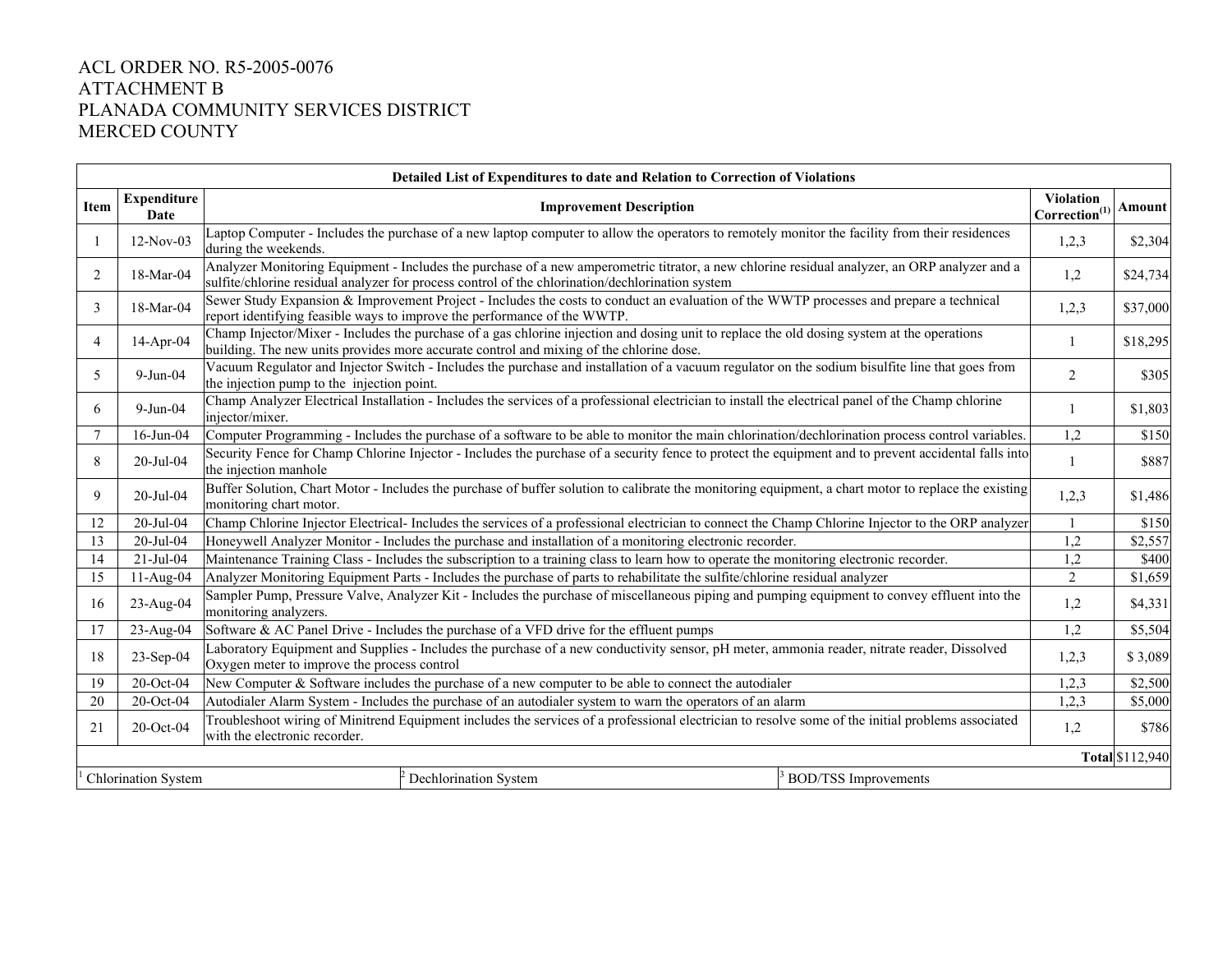#### IN THE MATTER OF PLANADA COMMUNITY SERVICES DISTRICT WASTEWATER TREATMENT FACILITY MERCED COUNTY ATTACHMENT A CALIFORNIA REGIONAL WATER QUALITY CONTROL BOARD CENTRAL VALLEY REGION MANDATORY PENALTY ORDER NO. R5-2005-0076

#### **TABLE 1. Serious Violations**

| Violation    | Reporting | Violation      |                               |               |         |                       |                |       | Reported | Percent    |                    | Mandatory |
|--------------|-----------|----------------|-------------------------------|---------------|---------|-----------------------|----------------|-------|----------|------------|--------------------|-----------|
| Number       | Period    | Date           | Consitituent                  | Limit Type    | Units   | Period                | Category       | Limit | Value    | Exceedance |                    | Penalty   |
|              | $May-00$  | 19             | Chlorine Residual             | Concentration | mg/l    | <b>Weekly Average</b> | $\overline{2}$ | 0.5   | 0.72     | 44%        | \$                 | 3,000     |
| 2            | May-00    | 26             | Chlorine Residual             | Concentration | mg/l    | <b>Weekly Average</b> | $\overline{c}$ | 0.5   | 0.68     | 36%        | <sup>\$</sup>      | 3,000     |
| $\mathbf{3}$ | $Jun-00$  | 9              | Chlorine Residual             | Concentration | mg/l    | <b>Weekly Average</b> | $\overline{2}$ | 0.5   | 0.6      | 20%        | <sup>\$</sup>      | 3,000     |
|              | $Jul-00$  | $\overline{7}$ | Chlorine Residual             | Concentration | mg/l    | Weekly Average        | $\overline{c}$ | 0.5   | 0.72     | 44%        |                    | 3,000     |
| 5            | $Mar-01$  | 30             | Chlorine Residual             | Concentration | mg/l    | <b>Weekly Average</b> | $\overline{2}$ | 0.5   | 0.70     | 40%        | <sup>\$</sup>      | 3,000     |
| 6            | $Nov-02$  | 5              | <b>Total Suspended Solids</b> | Concentration | mg/l    | Daily Maximum         |                | 90    | 230      | 156%       | $\mathbf{\hat{S}}$ | 3,000     |
|              | $Nov-02$  | 5              | <b>BOD</b>                    | Concentration | mg/l    | Daily Maximum         |                | 90    | 172      | 91%        |                    | 3,000     |
| 8            | $Nov-02$  | 5              | <b>Total Suspended Solids</b> | Load          | lbs/day | Daily Maximum         |                | 615   | 930      | 51%        | \$.                | 3,000     |
| 9            | $Nov-02$  | 8              | <b>Total Suspended Solids</b> | Concentration | mg/l    | <b>Weekly Average</b> |                | 45    | 230      | 411%       | <sup>\$</sup>      | 3,000     |
| 10           | $Nov-02$  | 8              | <b>BOD</b>                    | Concentration | mg/l    | <b>Weekly Average</b> |                | 45    | 172      | 282%       | <sup>\$</sup>      | 3,000     |
| 11           | $Nov-02$  | 8              | <b>Total Suspended Solids</b> | Load          | lbs/day | <b>Weekly Average</b> |                | 308   | 930      | 202%       |                    | 3,000     |
| 12           | $Nov-02$  | 8              | <b>BOD</b>                    | Load          | lbs/day | <b>Weekly Average</b> |                | 308   | 695      | 126%       | \$.                | 3,000     |
| 13           | $Nov-02$  | 15             | <b>Total Suspended Solids</b> | Concentration | mg/l    | <b>Weekly Average</b> |                | 45    | 118      | 162%       | £.                 | 3,000     |
| 14           | $Nov-02$  | 15             | <b>BOD</b>                    | Concentration | mg/l    | <b>Weekly Average</b> |                | 45    | 108      | 140%       |                    | 3,000     |
| 15           | $Nov-02$  | 19             | <b>Total Suspended Solids</b> | Concentration | mg/l    | Daily Maximum         |                | 90    | 242      | 169%       |                    | 3,000     |
| 16           | $Nov-02$  | 19             | <b>Total Suspended Solids</b> | Load          | lbs/day | Daily Maximum         |                | 615   | 1050     | 71%        | \$                 | 3,000     |
| 17           | $Nov-02$  | 22             | <b>Total Suspended Solids</b> | Concentration | mg/l    | <b>Weekly Average</b> |                | 45    | 242      | 438%       | £.                 | 3,000     |
| 18           | $Nov-02$  | 22             | <b>BOD</b>                    | Concentration | mg/l    | <b>Weekly Average</b> |                | 45    | 112      | 149%       | <sup>\$</sup>      | 3,000     |
| 19           | $Nov-02$  | 22             | <b>Total Suspended Solids</b> | Load          | lbs/day | <b>Weekly Average</b> |                | 308   | 1050     | 241%       |                    | 3,000     |
| 20           | $Nov-02$  | 29             | <b>Total Suspended Solids</b> | Concentration | mg/l    | <b>Weekly Average</b> |                | 45    | 104      | 131%       | \$                 | 3,000     |
| 21           | $Nov-02$  | 29             | <b>BOD</b>                    | Concentration | mg/l    | <b>Weekly Average</b> |                | 45    | 81       | 80%        | \$                 | 3,000     |
| 22           | $Nov-02$  | 30             | <b>Total Suspended Solids</b> | Concentration | mg/l    | Monthly Average       |                | 30    | 173      | 477%       |                    | 3,000     |
| 23           | $Nov-02$  | 30             | <b>BOD</b>                    | Concentration | mg/l    | Monthly Average       |                | 30    | 119      | 297%       |                    | 3,000     |
| 24           | $Nov-02$  | 30             | <b>Total Suspended Solids</b> | Load          | lbs/day | Monthly Average       |                | 205   | 652      | 218%       |                    | 3,000     |
| 25           | $Nov-02$  | 30             | <b>BOD</b>                    | Load          | lbs/day | Monthly Average       |                | 205   | 448      | 119%       |                    | 3,000     |

A serious violation is an exceedence of <sup>a</sup> Category <sup>1</sup> effluent limit by 40% or more or <sup>a</sup> Category <sup>2</sup> effluent limit by 20% or more. **\$ 75,000**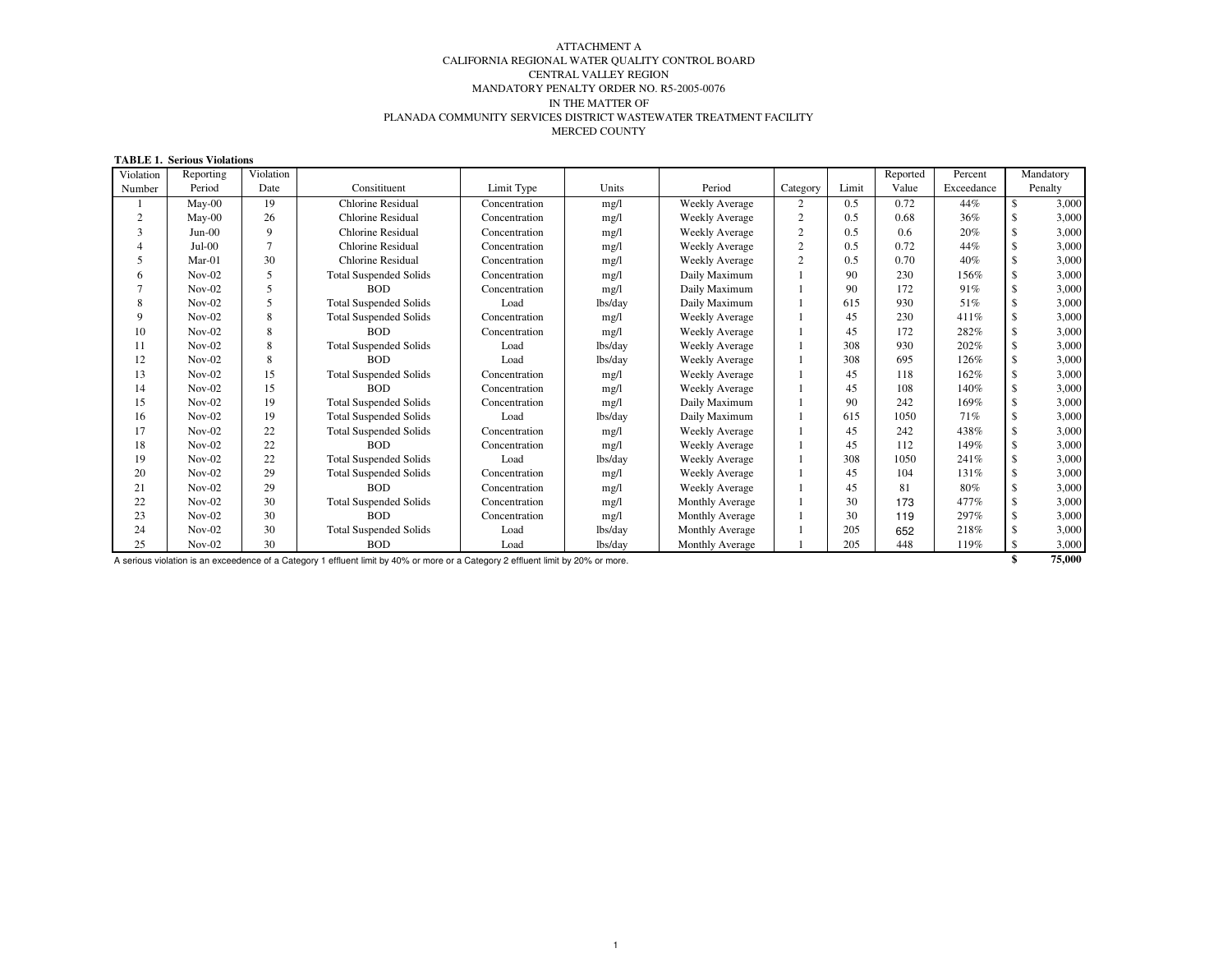#### IN THE MATTER OF PLANADA COMMUNITY SERVICES DISTRICT WASTEWATER TREATMENT FACILITY MERCED COUNTY ATTACHMENT A CALIFORNIA REGIONAL WATER QUALITY CONTROL BOARD CENTRAL VALLEY REGION MANDATORY PENALTY ORDER NO. R5-2005-0076

| Violation      | Reporting     | Violation        |                          |                      |                   |                       |                  |       | Reported   | Percent    |                  | Mandatory |
|----------------|---------------|------------------|--------------------------|----------------------|-------------------|-----------------------|------------------|-------|------------|------------|------------------|-----------|
| Number         | Period        | Date             | Consitituent             | Limit Type           | Units             | Period                | Category         | Limit | Value      | Exceedence |                  | Penalty   |
| $\mathbf{1}$   | $Jan-00$      | 8                | <b>Chlorine Residual</b> | Concentration        | mg/L              | Weekly Average        | 2                | 0.5   | 0.53       | $6\%$      |                  |           |
| $\overline{c}$ | Feb-00        | $\mathbf{1}$     | <b>Total Coliform</b>    | Concentration        | MPN/100 ml        | Daily Maximum         | <b>NA</b>        | 240   | 1600       | 567%       |                  |           |
| 3              | Feb-00        | 26               | Chlorine Residual        | Concentration        | mg/L              | <b>Weekly Average</b> | 2                | 0.5   | 0.58       | 16%        |                  |           |
| $\overline{4}$ | <b>Mar-00</b> | $\mathfrak{z}$   | <b>Chlorine Residual</b> | Concentration        | mg/L              | <b>Weekly Average</b> | $\overline{2}$   | 0.5   | 0.58       | 16%        | \$               | 3,000     |
| 5              | Mar-00        | 30               | <b>Total Coliform</b>    | Concentration        | <b>MPN/100 ml</b> | <b>Daily Maximum</b>  | <b>NA</b>        | 240   | 1600       | 567%       | \$               | 3,000     |
| 6              | $Apr-00$      | $\overline{7}$   | <b>Chlorine Residual</b> | Concentration        | mg/L              | <b>Weekly Average</b> | $\overline{a}$   | 0.5   | 0.54       | 8%         | \$               | 3,000     |
| $\overline{7}$ | $Apr-00$      | 22               | <b>Chlorine Residual</b> | Concentration        | mg/L              | <b>Weekly Average</b> | $\overline{2}$   | 0.5   | 0.52       | $4\%$      | $\boldsymbol{s}$ | 3,000     |
| 8              | $Apr-00$      | 28               | <b>Chlorine Residual</b> | Concentration        | mg/L              | <b>Weekly Average</b> | $\overline{2}$   | 0.5   | 0.52       | 4%         | $\boldsymbol{s}$ | 3,000     |
| 9              | $Mav-00$      | $\boldsymbol{2}$ | <b>Total Coliform</b>    | Concentration        | <b>MPN/100 ml</b> | <b>Daily Maximum</b>  | <b>NA</b>        | 240   | 1600       | 567%       | \$               | 3,000     |
| 10             | $Mav-00$      | 5                | <b>Chlorine Residual</b> | Concentration        | mg/L              | <b>Weekly Average</b> | $\overline{2}$   | 0.5   | 0.58       | 16%        | $\boldsymbol{s}$ | 3,000     |
| 11             | May-00        | 9                | <b>Total Coliform</b>    | Concentration        | <b>MPN/100 ml</b> | <b>Daily Maximum</b>  | NA               | 240   | 1600       | 567%       | $\boldsymbol{s}$ | 3,000     |
| 12             | $Mav-00$      | 11               | <b>Total Coliform</b>    | Concentration        | <b>MPN/100 ml</b> | Daily Maximum         | <b>NA</b>        | 240   | 1600       | 567%       | \$               | 3,000     |
| 13             | $Mav-00$      | 11               | <b>Total Coliform</b>    | Concentration        | <b>MPN/100 ml</b> | 7-Sample Median       | <b>NA</b>        | 23    | 240        | 943%       | $\boldsymbol{s}$ | 3,000     |
| 14             | $May-00$      | 16               | <b>Total Coliform</b>    | Concentration        | <b>MPN/100 ml</b> | 7-Sample Median       | NA               | 23    | 240        | 943%       | $\boldsymbol{s}$ | 3,000     |
| 15             | May-00        | 18               | <b>Total Coliform</b>    | Concentration        | <b>MPN/100 ml</b> | 7-Sample Median       | <b>NA</b>        | 23    | 240        | 943%       | $\boldsymbol{s}$ | 3,000     |
| 16             | $May-00$      | 19               | Chlorine Residual        | Concentration        | mg/l              | Weekly Average        | $\overline{2}$   | 0.5   | 0.72       | 44%        |                  |           |
| 17             | $May-00$      | 26               | Chlorine Residual        | Concentration        | mg/l              | Weekly Average        | $\overline{c}$   | 0.5   | 0.68       | 36%        |                  |           |
| 18             | $Jun-00$      | $\boldsymbol{l}$ | <b>Total Coliform</b>    | Concentration        | <b>MPN/100 ml</b> | 7-Sample Median       | <b>NA</b>        | 23    | 240        | 943%       | \$               | 3,000     |
| 19             | <b>Jun-00</b> | $\boldsymbol{2}$ | <b>Chlorine Residual</b> | Concentration        | mg/l              | <b>Weekly Average</b> | $\boldsymbol{2}$ | 0.5   | 0.59       | 18%        | \$               | 3,000     |
| 20             | $Jun-00$      | 6                | <b>Total Coliform</b>    | Concentration        | <b>MPN/100 ml</b> | <b>Daily Maximum</b>  | NA               | 240   | 900        | 275%       | $\boldsymbol{s}$ | 3,000     |
| 21             | $Jun-00$      | 6                | <b>Total Coliform</b>    | Concentration        | <b>MPN/100 ml</b> | 7-Sample Median       | <b>NA</b>        | 23    | 240        | 943%       | \$               | 3,000     |
| 22             | $Jun-00$      | 8                | <b>Total Coliform</b>    | Concentration        | <b>MPN/100 ml</b> | 7-Sample Median       | <b>NA</b>        | 23    | 130        | 465%       | $\boldsymbol{s}$ | 3,000     |
| 23             | $Jun-00$      | $\mathfrak{g}$   | Chlorine Residual        | Concentration        | mg/l              | Weekly Average        | 2                | 0.5   | 0.60       | 20%        |                  |           |
| 24             | $Jun-00$      | 13               | <b>Total Coliform</b>    | Concentration        | <b>MPN/100 ml</b> | <b>Daily Maximum</b>  | <b>NA</b>        | 240   | 1600       | 567%       | \$               | 3,000     |
| 25             | $Jun-00$      | 13               | <b>Total Coliform</b>    | Concentration        | <b>MPN/100 ml</b> | 7-Sample Median       | <b>NA</b>        | 23    | 130        | 465%       | \$               | 3,000     |
| 26             | $Jun-00$      | 15               | <b>Total Coliform</b>    | Concentration        | <b>MPN/100 ml</b> | Daily Maximum         | <b>NA</b>        | 240   | 1600       | 567%       | $\boldsymbol{s}$ | 3,000     |
| 27             | $Jun-00$      | 15               | <b>Total Coliform</b>    | Concentration        | <b>MPN/100 ml</b> | 7-Sample Median       | NA               | 23    | 130        | 465%       | \$               | 3,000     |
| 28             | $Jun-00$      | 22               | <b>Total Coliform</b>    | Concentration        | <b>MPN/100 ml</b> | 7-Sample Median       | <b>NA</b>        | 23    | 220        | 857%       | \$               | 3,000     |
| 29             | $Jun-00$      | 24               | <b>Chlorine Residual</b> | Concentration        | mg/l              | <b>Weekly Average</b> | $\overline{2}$   | 0.5   | 0.60       | 20%        | $\boldsymbol{s}$ | 3,000     |
| 30             | $Jun-00$      | 27               | <b>Total Coliform</b>    | Concentration        | <b>MPN/100 ml</b> | 7-Sample Median       | <b>NA</b>        | 23    | 220        | 857%       | \$               | 3,000     |
| 31             | $Jun-00$      | 29               | <b>Total Coliform</b>    | Concentration        | <b>MPN/100 ml</b> | 7-Sample Median       | <b>NA</b>        | 23    | 130        | 465%       | \$               | 3,000     |
| 32             | $Jun-00$      | 30               | <b>Chlorine Residual</b> | Concentration        | mg/l              | <b>Weekly Average</b> | $\boldsymbol{2}$ | 0.5   | 0.54       | $8\%$      | $\boldsymbol{s}$ | 3,000     |
| 33             | $Jul$ -00     | $\boldsymbol{7}$ | Chlorine Residual        | Concentration        | mg/l              | Weekly Average        | $\overline{c}$   | 0.5   | 0.72       | 44%        |                  |           |
| 34             | $Jul-00$      | 27               | <b>Total Coliform</b>    | Concentration        | <b>MPN/100 ml</b> | <b>Daily Maximum</b>  | <b>NA</b>        | 240   | 1600       | 567%       | \$               | 3,000     |
| 35             | $Aug-00$      | 29               | <b>Total Coliform</b>    | Concentration        | <b>MPN/100 ml</b> | Daily Maximum         | NA               | 240   | 1600       | 567%       | \$               | 3,000     |
| 36             | $Sep-00$      | 14               | <b>Total Coliform</b>    | Concentration        | <b>MPN/100 ml</b> | <b>Daily Maximum</b>  | NA               | 240   | 1600       | 567%       | $\boldsymbol{s}$ | 3,000     |
| 37             | $Oct-00$      | 26               | <b>Total Coliform</b>    | Concentration        | <b>MPN/100 ml</b> | <b>Daily Maximum</b>  | NA               | 240   | 1600       | 567%       | \$               | 3,000     |
| 38             | Dec-00        | 12               | <b>Total Coliform</b>    | Concentration        | <b>MPN/100 ml</b> | Daily Maximum         | NA               | 240   | 1600       | 567%       | $\boldsymbol{s}$ | 3,000     |
| 39             | $Dec-00$      | 19               | <b>Total Coliform</b>    | Concentration        | <b>MPN/100 ml</b> | <b>Daily Maximum</b>  | NA               | 240   | 1600       | 567%       | $\boldsymbol{s}$ | 3,000     |
| 40             | Dec-00        | 21               | <b>Total Coliform</b>    | Concentration        | <b>MPN/100 ml</b> | <b>Daily Maximum</b>  | <b>NA</b>        | 240   | 900        | 275%       | \$               | 3,000     |
| 41             | $Dec-00$      | 22               | <b>Total Coliform</b>    | Concentration        | <b>MPN/100 ml</b> | 7-Sample Median       | NA               | 23    | 140        | 509%       | $\boldsymbol{s}$ | 3,000     |
| 42             | $Dec-00$      | 26               | <b>Total Coliform</b>    | Concentration        | <b>MPN/100 ml</b> | 7-Sample Median       | NA               | 23    | 140        | 509%       | $\boldsymbol{s}$ | 3,000     |
| 43             | Dec-00        | 28               | <b>Total Coliform</b>    | Concentration        | <b>MPN/100 ml</b> | 7-Sample Median       | <b>NA</b>        | 23    | <b>140</b> | 509%       | \$               | 3,000     |
| 44             | $Jan-01$      | $\boldsymbol{l}$ | <b>Total Coliform</b>    | Concentration        | <b>MPN/100 ml</b> | 7-Sample Median       | <b>NA</b>        | 23    | 60         | 161%       | $\boldsymbol{s}$ | 3,000     |
| 45             | $Jan-01$      | $\boldsymbol{4}$ | <b>Total Coliform</b>    | Concentration        | <b>MPN/100 ml</b> | 7-Sample Median       | NA               | 23    | 60         | 161%       | $\boldsymbol{s}$ | 3,000     |
| 46             | $Jan-01$      | 5                | <b>Chlorine Residual</b> | Concentration        | mg/l              | <b>Weekly Average</b> | $\overline{2}$   | 0.5   | 0.56       | 12%        | \$               | 3,000     |
| 47             | Mar-01        | 30               | Chlorine Residual        | Concentration        | mg/l              | Weekly Average        | $\overline{c}$   | 0.5   | 0.70       | 40%        |                  |           |
| 48             | $Jun-01$      | 5                | <b>Total Coliform</b>    | <b>Concentration</b> | <b>MPN/100 ml</b> | Daily Maximum         | NA               | 240   | 1600       | 567%       | $\boldsymbol{s}$ | 3.000     |